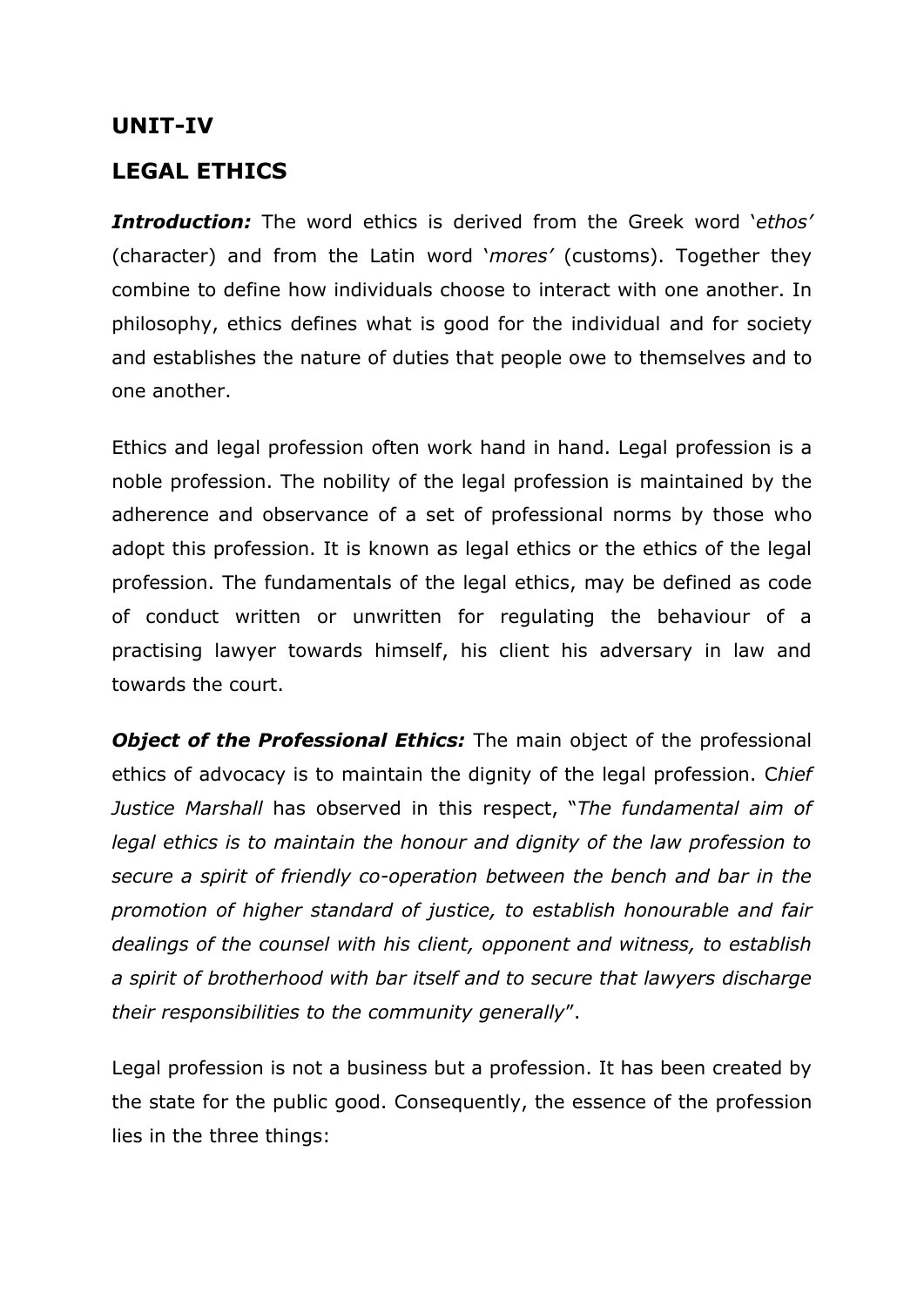- 1. Organisation of its members for the performance of their function;
- 2. Maintenance of certain standards, intellectual and ethical for the dignity of the profession;
- 3. Subordination of pecuniary gains to efficient services

#### *Need for Professional Ethics:*

The American Bar Association Committee has well explained the need of the code of legal ethics. It has observed that the legal profession is necessarily the keystone of the arch of Government. If it is weakened, and allowed to be a subject of the corroding and demoralising influence of those, who are controlled by craft, greed or gain or other unworthy motive, sooner or later the arch, must fall. The future of the country depends upon the maintenance of the shrine of the justice, pure and unrolled by the advocates. Thus, it cannot be so maintained, unless the conduct and motives of the members of the legal profession are what they object to be. Therefore, it becomes the plain and simple duty of the lawyers to use their influence in every legitimate way to help and make the Bar what it is ought to be. A code of ethics is one method of furtherance of this end. The committee has further observed that members of Bar, like Judges, are officers of the court and like judges, they should hold office only during good behaviour and this good behaviour should be defined and measured by ethical standards, however high, as necessary to keep the administration of justice, pure and unsullied. Such standard may be crystallized into a written code of professional ethics and the lawyer failing to conform thereto, should not be permitted to practise or retain membership in professional organisation.

#### *Nature of Professional Ethics:*

A code of ethics is developed for each profession. Suppose you write articles in a newspaper. Professional ethics require that you verify facts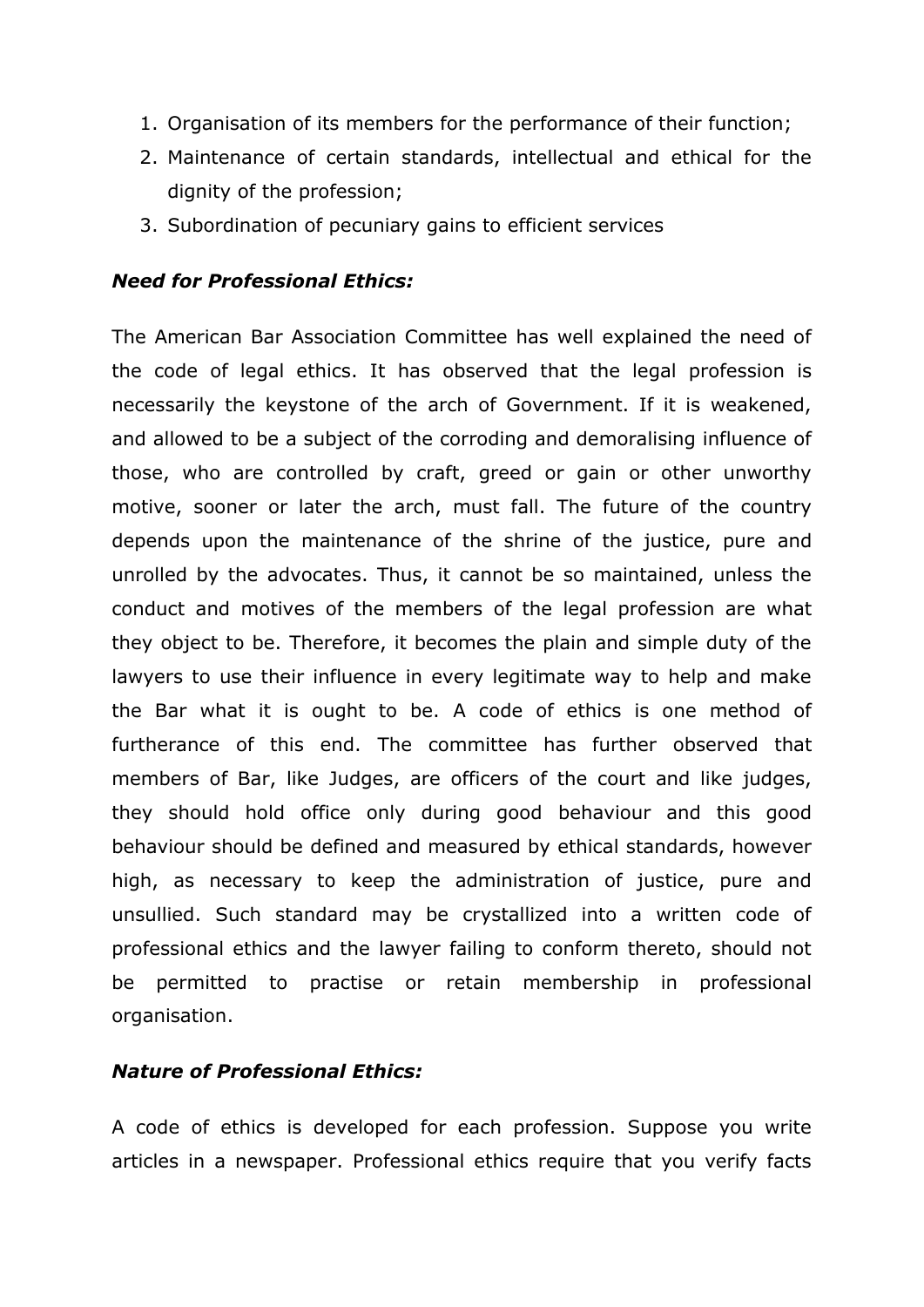before you write that article. Similarly, in India for lawyer also a set of guidelines have been laid down so far as professional ethics are concerned, which defines their conduct in the profession that is highly competitive and dynamic. Indian law requires lawyers to observe professional ethics to uphold the dignity of the profession. Lawyers are expected to follow professional ethics and that they are accountable for dishonest, irresponsible and unprofessional behaviour. Further, lawyers can lose the license to practice if they are found guilty of unethical practices that tarnish the dignity of their profession. A lawyer must adhere to the professional norms, for fair dealing with his client and to maintain the dignity of the profession.

**Sir Sivaswamy has rightly observed that**, "*it is of course true that men are not necessarily made moral by courses of lectures on ethics but it must be remembered that lapses from the traditional standard are often due to ignorance and that the diffusion of knowledge of rules applicable to the professions must contribute to the maintenance of a high standard of integrity. The observation of the canons of legal profession will, no doubt, raise the profession in the publication estimation*".

Many professions in India, such as legal and medical professions have codes of practice that members of the profession must follow. For advocates it is the Advocates Act and Bar Councils Act, whereas for doctors it's the Indian Medical Councils Act, 1956 and Indian Medical Council (Professional conduct, Etiquette and Ethics) Regulations, 2002. These legislations aim at preventing exploitation of clients and patients; and at the same maintaining the integrity of the profession. The Bar Council of India is a statutory body that regulates and represents the Indian bar. It was created by Parliament under the Advocates Act, 1961. It prescribes standards of professional conduct and etiquette and exercises disciplinary jurisdiction. Section 49(1)(c) of the Advocates Act, 1961 empowers the Bar Council of India to make rules so as to prescribe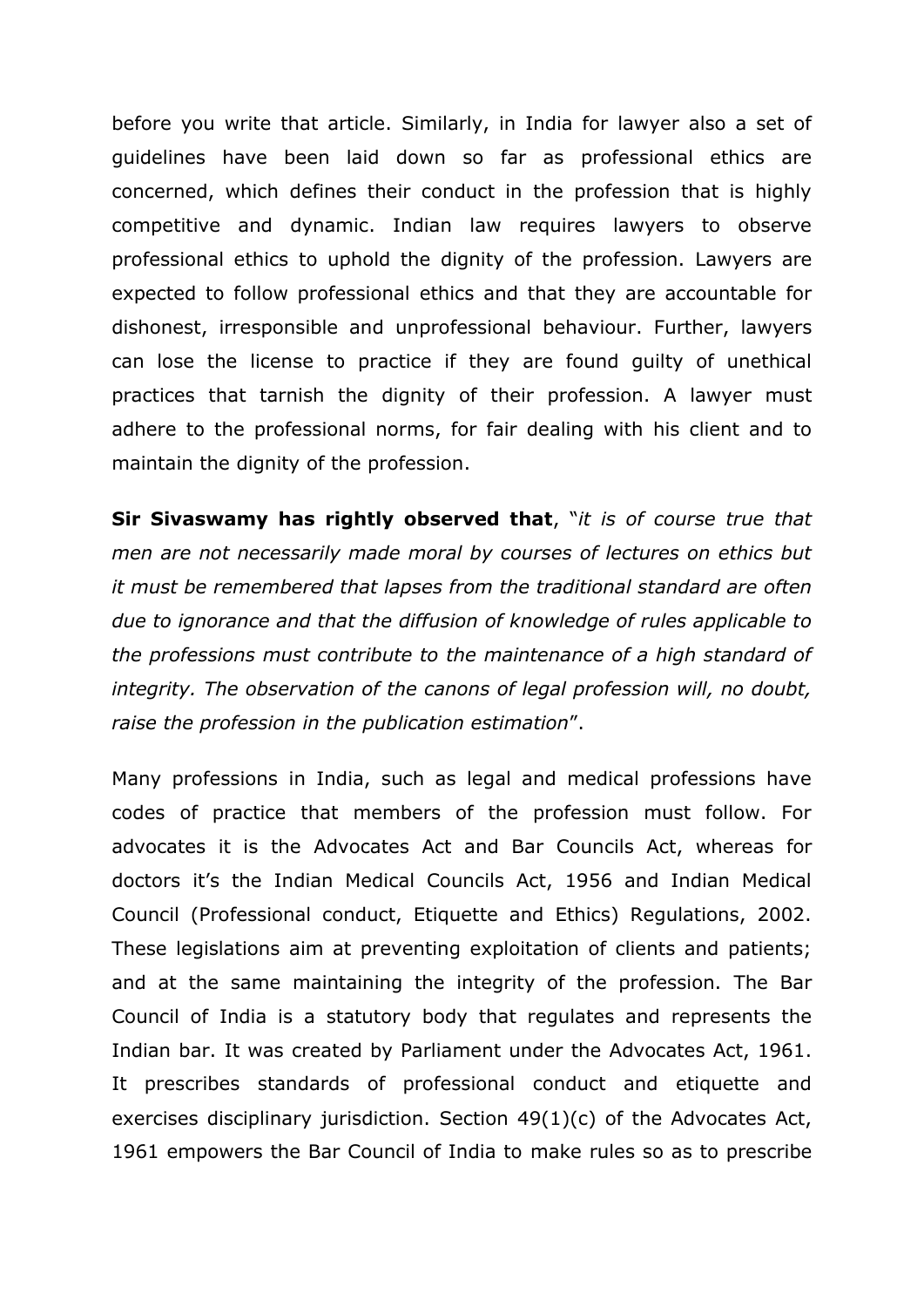the standards of professional conduct and etiquette to be observed by the advocates. It has been made clear that such rules shall have effect only when they are approved by the Chief Justice of India. It has also been made clear that any rules made in relation to the standards of professional conduct and etiquette to be observed by the advocates and in force before the commencement of the Advocates (Amendment) Act, 1973, shall continue in force, until altered or repealed or amended in accordance with the provisions of this Act.

On codification of ethics law, Justice P.B. Majmudar said, "*I feel the rules governing ethics of lawyers should never have had to be codified but there are black sheep in every profession*". Chapter II of part VI of the Rules framed by the Bar Council of India deals with the standards of professional Conduct and Etiquette. These rules specify the duties of an advocate to the Court, client, opponent and colleagues, etc. It's Preamble states that, "An advocate shall, at all times, comport himself in a manner befitting his status as an officer of the Court, a privileged member of the community, and a gentleman, bearing in mind that what may be lawful and moral for a person who is not a member of the Bar, or for a member of the Bar in his non-professional capacity may still be improper for an advocate. Without prejudice to the generality of the foregoing obligation, an advocate shall fearlessly uphold the interests of his client and in his conduct conform to the rules hereinafter mentioned both in letter and in spirit."

The rules hereinafter mentioned contain canons of conduct and etiquette adopted as general guides; yet the specific mention thereof shall not be construed as a denial of the existence of others equally imperative though not specifically mentioned. The rules mentioned in chapter II of part VI of the rules of Bar Council of India maybe discussed as follow:-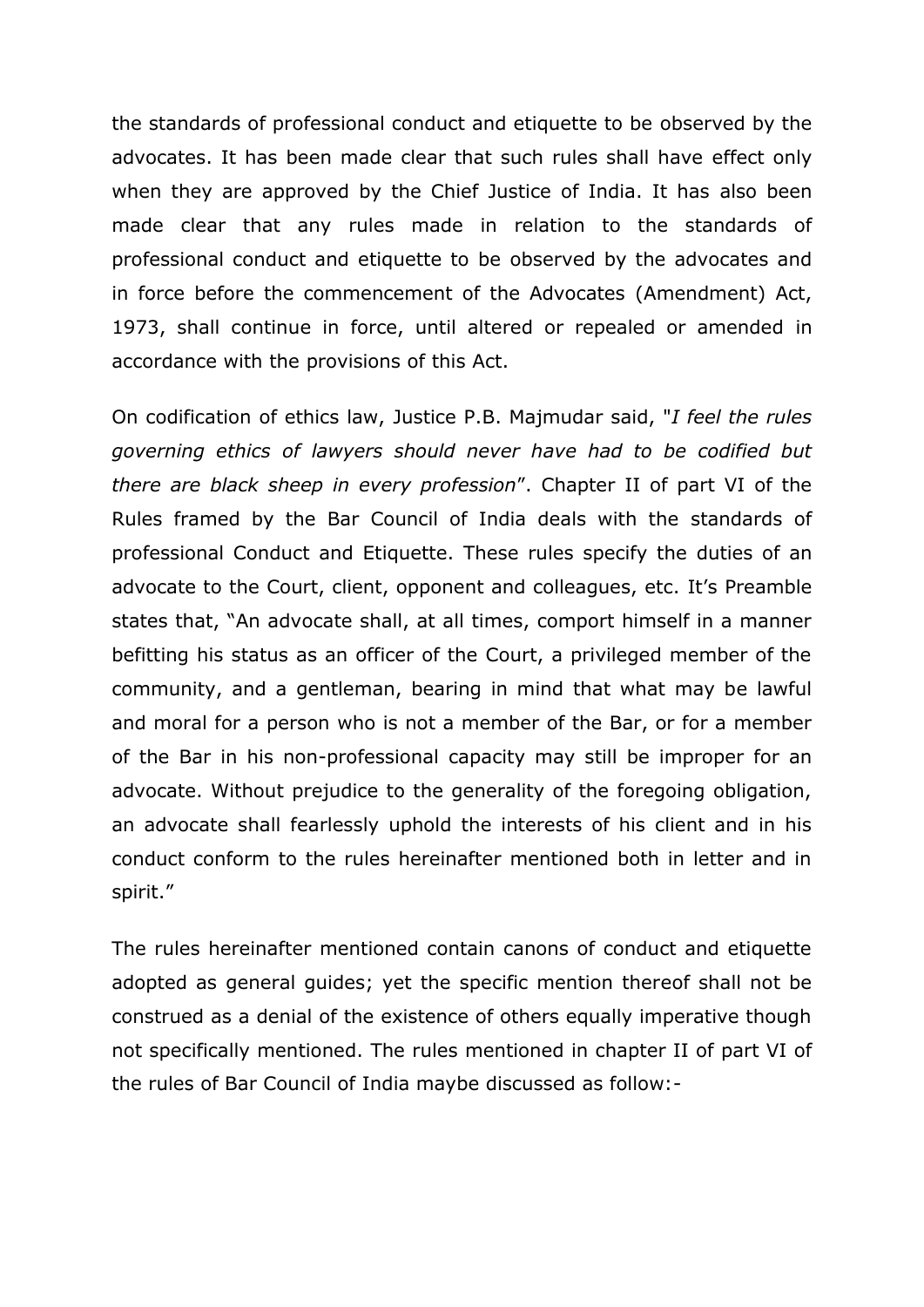**1. Rules on Advocates Duty towards Court:** The Bar Council of India has made certain rules so as to prescribe duties of an advocate towards the court. Such duties may be explained as follow:

- **i.** Act in a dignified manner: During the presentation the case and while acting otherwise as an advocate before the court is required to conduct himself with dignity and self respect. An advocate shall not be servile and in case of proper ground for serious complaint against a judicial officer, it is his right and duty to submit his grievances to the proper authority. *In re D.C. Saxena, AIR 1966 SC 2481 -* The rule empowers the advocate to make complaint against judicial officer but it should be submitted to proper authority.
- **ii.** An advocate is required to maintain towards the court respectful attitude bearing in mind that the dignity of the judicial office is essential for survival of free community. In *U.P. Sales Tax Service Association v Taxation Bar Association, AIR 1996 SC 1384 – This rule makes it clear that the lowering the dignity of the judicial officer will be a serious danger to the survival of a free community..*
- **iii. Not communicate in private:** An advocate shall not influence the decision of the court by any illegal or improper means. It prohibits the private communication with the judge relating to pending case. If an advocate does so it amounts to professional misconduct – *Rizwan-Ul-Hassan v. State of U.P. AIR 1953 SC 250*.
- **iv. Refuse to act in an illegal manner towards the opposition:** The rule requires the advocate to use his best effort to restrain and prevent his client from resorting to sharp or unfair practice opposite or from doing anything in relation to the in court, opposing council or parties which the advocate himself ought not to do. It also requires the advocate to refuse to represent the client who persists in such improper conduct.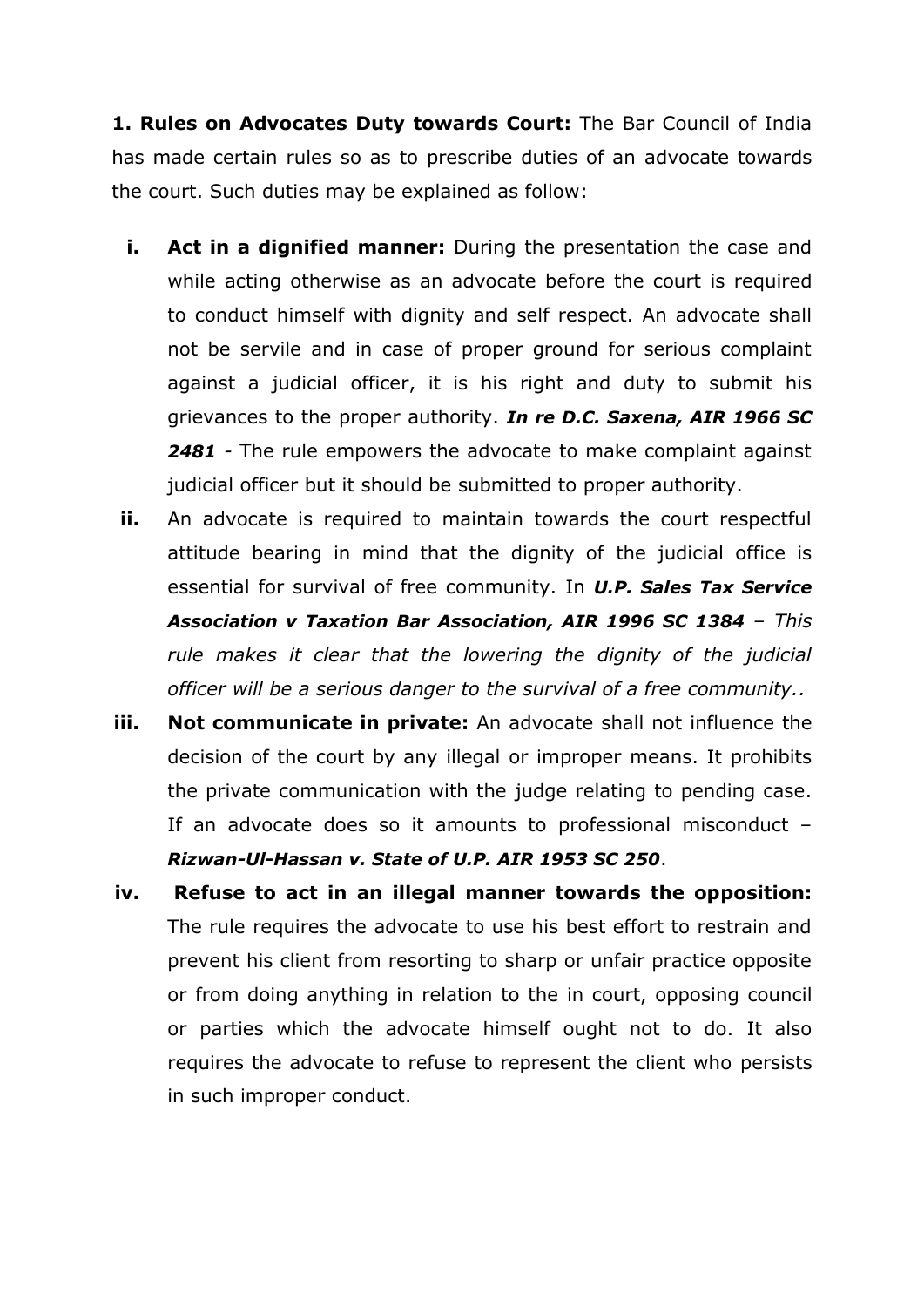The Rule makes it clear that the advocate shall not consider himself mere mouthpiece of the client and shall exercise his own judgement in the use of restrained language in correspondence, avoiding scurrilous attacks in pleadings and using intemperate language during arguments in the court - *M.Y. Shareef & Anothers. V. Hon'ble Judges of Nagpur High Court & Ors., (1955) 1 SCR 757*.

- **v. Appear in proper dress code:** An advocate shall appear in court at all times only in the prescribe dress and his appearance shall always be presentable.
- **vi. Refuse to appear in front of relations:** An advocate shall not enter appearance, act, plead, or practice in any way before a court, tribunal, or authority mentioned in section 30 of the Advocates Act, 1961 if the sole or any member thereof is related to the advocate as father, nephew, grand-father, son, grand-son, uncle, brother, nephew, first cousin, husband, mother, wife, daughter, sister, niece, aunt, sister-in-law, mother-in-law, and father-in-law, son-in-law, daughter-in-law.

For this purpose of this rule, court shall mean a court, Bench or tribunal in which abovementioned relation of the advocate is a judge, member or the presiding officer.

- **vii. Not to wear bands or gowns in public places**: The rule requires the advocate not to wear bands or gowns in public place other than in court except on such ceremonial occasions and at such places as the Bar Council of India and the court may prescribe.
- **viii. Not to represent establishments of which he is a member**: The rule provides that an advocate shall not appear in or before any court or tribunal or any other authority for or against an organization, institution, society, or corporation if he is a member of executive committee of such organization, institution, society, or corporation.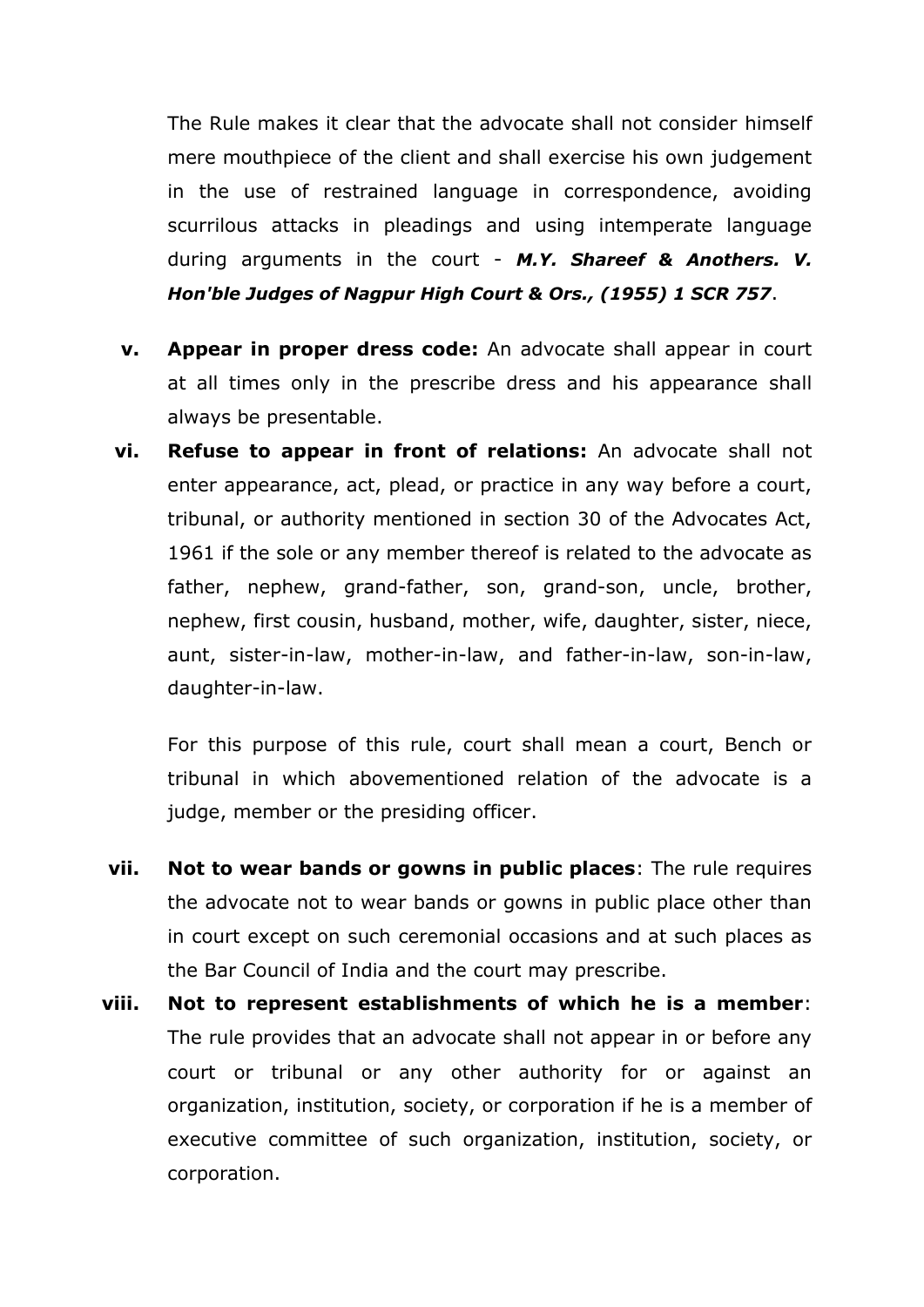However, it has been made clear that this rule shall not apply to such a member appearing as 'amicus curiae' or without a fee on behalf of a Bar Council, Incorporated Law Society or a Bar Association.

**ix. Not appear in matters of pecuniary interest**: An advocate shall not act or plead in any matter in which he himself has some pecuniary interest.

#### *Illustrations:*

- *(a) He should not act in a bankruptcy petition when he himself is also a creditor of the bank.*
- *(b) He should not accept a brief from a company of which he is a director.*
- **x.** *Not stand as surety for client: An advocate shall not stand as a surety, or certify that soundness of a surety for his client required for the purpose of any legal proceedings.*

**2. Rules on Advocates Duty towards Client**: Rule 11 to 33 deal with the duties of an advocate to his client. These rules may be explained as follow:

**i. Bound to accept briefs:** Rule 11 provides that an advocate is bound to accept any brief in the court or tribunal or before any authority which he proposes to practice at fee consistent with his standing at bar and also nature of case.

In **S.J. Chaudhary v. State, AIR 1884 SC 1755,** the Supreme Court has made it clear that if an advocate accepts the brief of a criminal case, he must attend the case day to day and if he does not do so, he will be held liable for breach of professional duty.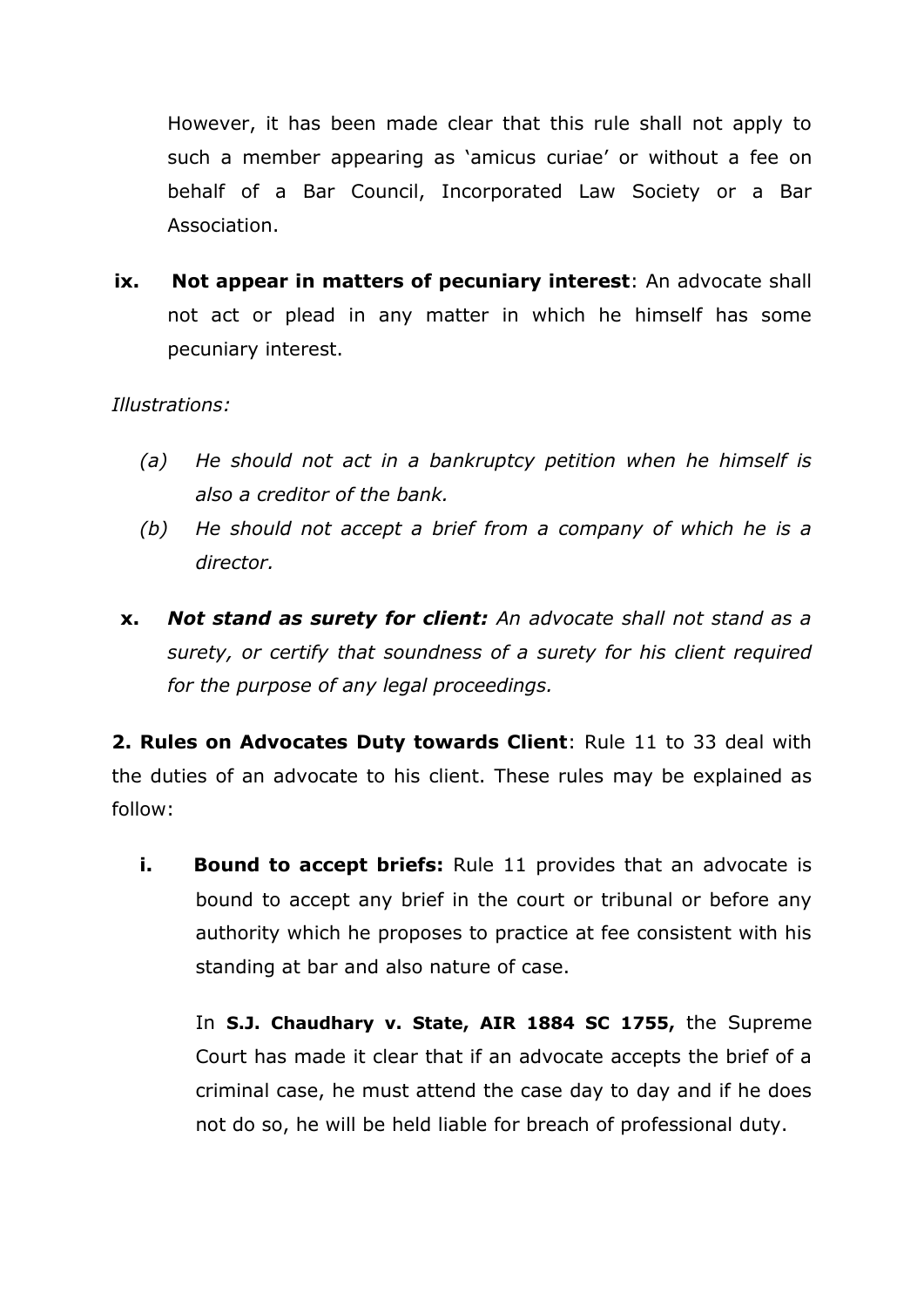**ii. Not to withdraw from service:** Rule 12 provides that an advocate shall not ordinarily withdraw from engagements once accepted without sufficient cause and unless reasonable and sufficient notice given to the client.

In case he withdraws himself from the case, he is bound to refund such part of the fee as has not been earned.

**iii. Not to appear in matters where he himself is a witness:** Rule 13 provides that an advocate should not accept the brief or appear in a case in which he has reason to believe that he will be a witness.

In *Kokkanda B. Poondacha v. K.D. Ganpathi, AIR 2011 SC 1353,* the Court has held that one party to proceedings cannot cite advocate representing the other side as witness without disclosing as to how testimony is relevant as it will result in depriving the other side of services of the advocate.

- **iv. Full and frank disclosure to client:** Rule 14 provides that an advocate shall at the commencement of his engagement and during the continuance thereof make all such full and frank disclosure to his client relating to his connection with the parties and any interest in or about the controversy as are likely to affect his client's judgment in either engaging him or continuing the engagement.
- **v. Uphold interest of the client:** Rule 15 provides that it is the duty of an advocate to uphold the interest of his client fearlessly by all fair and honourable means without regard to any unpleasant consequences to himself or to any other.

It is the duty of an advocate to defend a person accused of crime regardless of his personal opinion as to the guilty of the accused and in the discharge of this duty he should always bear in mind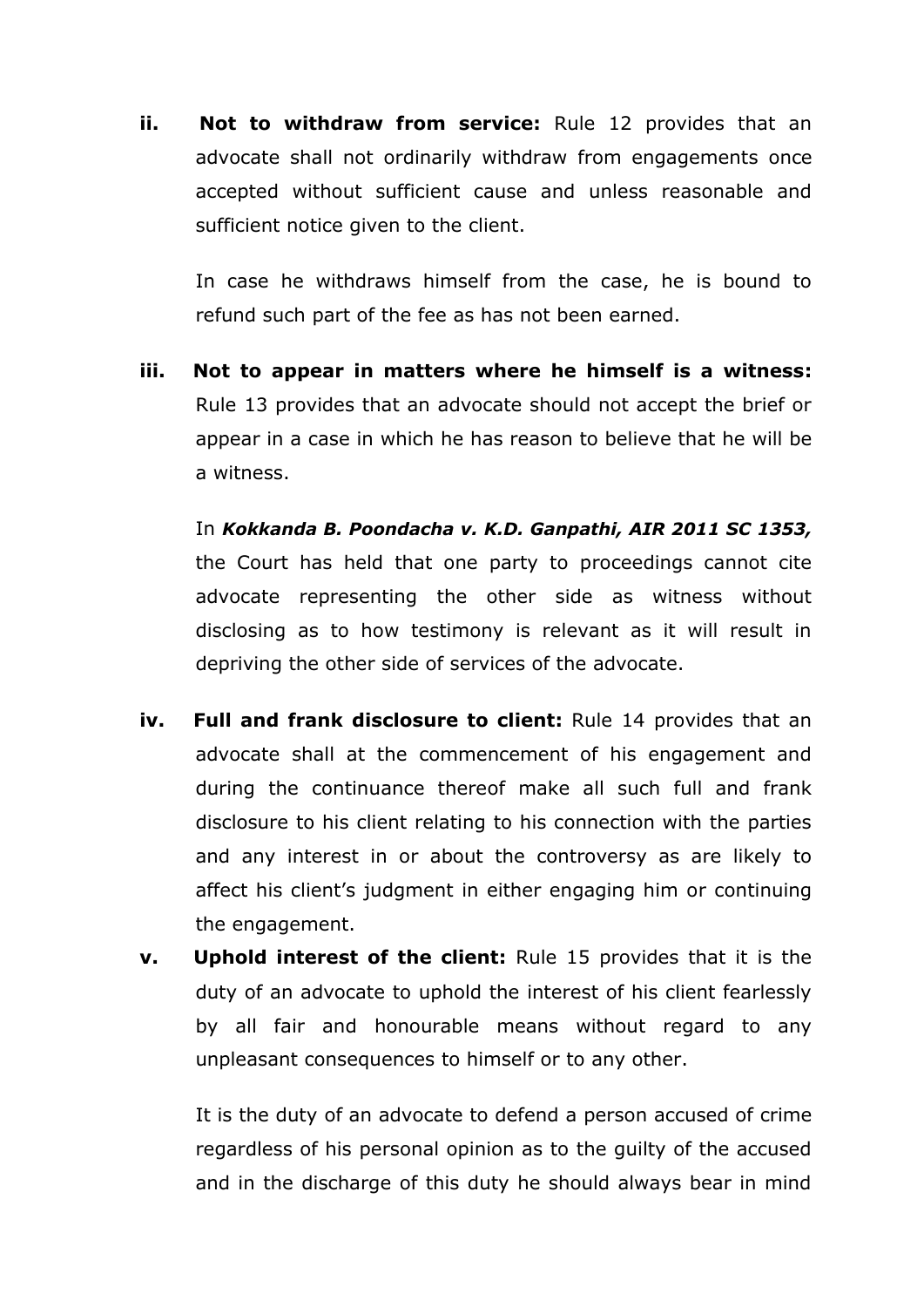that his loyalty is to the law which requires that no man should be convicted without adequate evidence.

**vi. Not to suppress material or evidence:** Rule 16 provides that an advocate appearing for the prosecution of criminal trial shall so conduct the prosecution that it does not lead to conviction of an innocent.

The rule makes it clear that the suppression of material capable of establishing the innocence of the accused must be scrupulously avoided.

- **vii. Not to disclose the communications between client and himself**: Rule 17 provides that an advocate shall not commit directly or indirectly any breach of the obligation imposed by section 126 of Indian Evidence Act.
- **viii. An advocate should not be a party to stir up or instigate litigation:** Rule 18 provides that an advocate shall not at any time be a party to the fomenting litigation.
- **ix.** Rule 19 makes it clear that an advocate shall not act on the instruction of any person other than his client or his authorized agent.
- **x. Not charge depending on success of matters:** Rule 20 provides that the fee of an advocate depending upon the success of the suit is considered as oppose to public policy. Contract for contingent fee is also hit by section 23 of the Indian Contract Act.

Agreement to share the proceeds of the litigation may amount to champerty. In such conditions the advocate has direct interest in the subject-matter and cannot act with the sense of detachment or with the attitude of objectivity. Such agreement degrades the honourable profession. To prevent such an agreement rule 20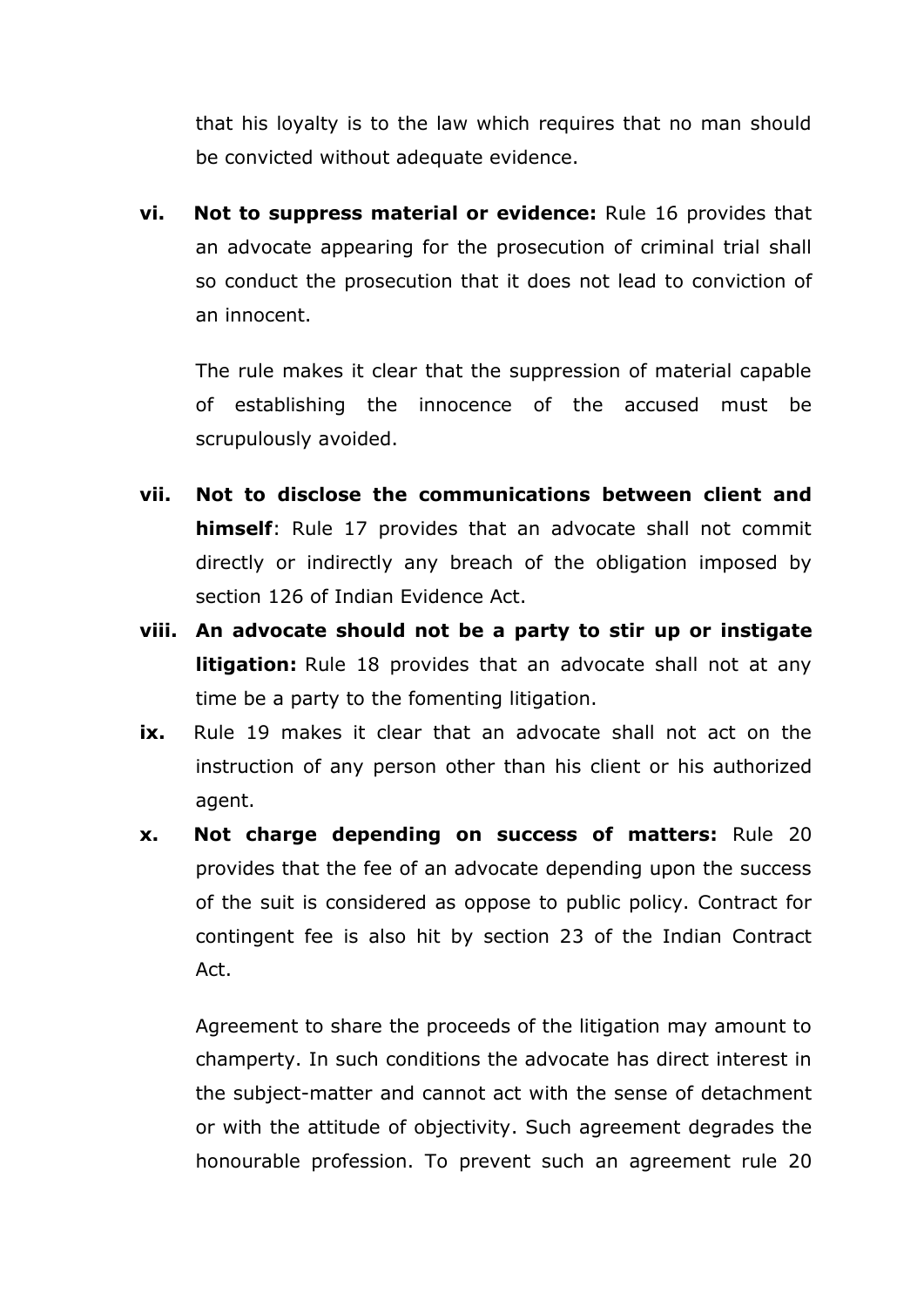provides that an advocate shall not stipulate for free contingent on the results of litigation or agrees to share the proceeds thereof.

**xi. Not receive interest in actionable claim:** Rule 21 provides that an advocate shall not buy or traffic in or stipulate for or agree to receive any share or interest in any actionable claim.

However, it has been made clear that nothing in this rule shall apply to stocks, shares, and debentures or government securities or any instruments which are, for the time being, by law or custom negotiable or to any mercantile document of title to goods.

**xii. Not to bid or purchase property arising of legal proceeding:** Rule 22 provides that an advocate shall not directly or indirectly bid for or purchase either in his own name or any other name for his own benefit or benefit of any other person, any property sold in execution of decree or other proceeding in which he was professionally engaged.

The rule makes it clear that this prohibition does not prevent an advocate from bidding for or purchasing for his client any property which his client may himself legally bid for or purchase, provided the advocate is expressly authorised in writing in this behalf.

**xiii. Not to adjust fees against personal liability:** Rule 23 provides that an advocate shall not adjust fee payable to him by his client against his own personal liability to the client which liability does not arise in course of his employment as an advocate.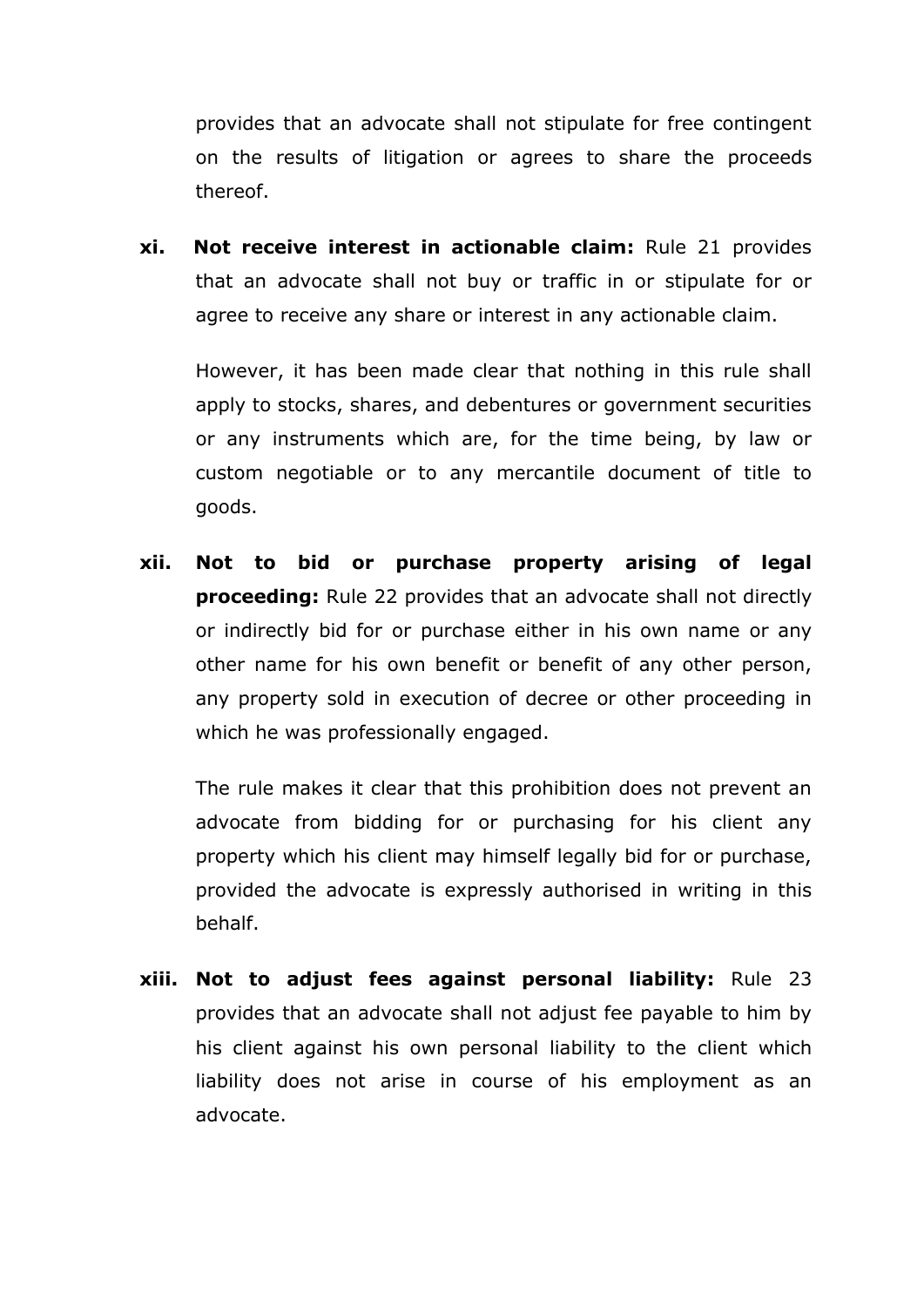- **xiv.** Rule 24 provides that an advocate shall not do anything whereby he abuses or take advantage of the confidence repose in him by his client.
- **xv. Keep proper accounts:** Rule 25 provides that an advocate should keep accounts of the clients money entrusted to him and the accounts should show the amounts received from the client or on his behalf, the expenses incurred for him and the debits made on account of fees with respective dates and all other necessary particulars.
- **xvi. Divert money from accounts:** Rule 26 provides that where money are received from or on account of client, the entries in the account should contain a reference as to whether the amounts have been received for fees or expenses and during the course of the proceeding, no advocate shall, accept with the consent in writing of the client concerned, be at liberty to divert any portion of the expenses towards fees.
- **xvii. Intimate the client on amounts:** Rule 27 provides that where any amount is received or given to him on behalf of his client, the fact of such receipt must be intimated to the client as early as possible. If the client demands the payment of such money and in spite of such demand the advocate does not pay him, he will be guilty of professional misconduct – *In the matter of P.J. Ratnam, AIR 1962 AP 201.*
- **xviii. Adjust fees after termination of proceedings:** Rule 28 provides that after termination of the proceeding the advocate shall be at liberty to appropriate towards the settled fee due to him any sum remaining unexpanded out of the amount paid or sent to him for expenses or any amount that has come into his hands in that proceeding.
- **xix.** Rule 29 provides that if the fee has been left unsettled the advocate can deduct out of any moneys of the client remaining in his hand at the termination of the proceeding for which he had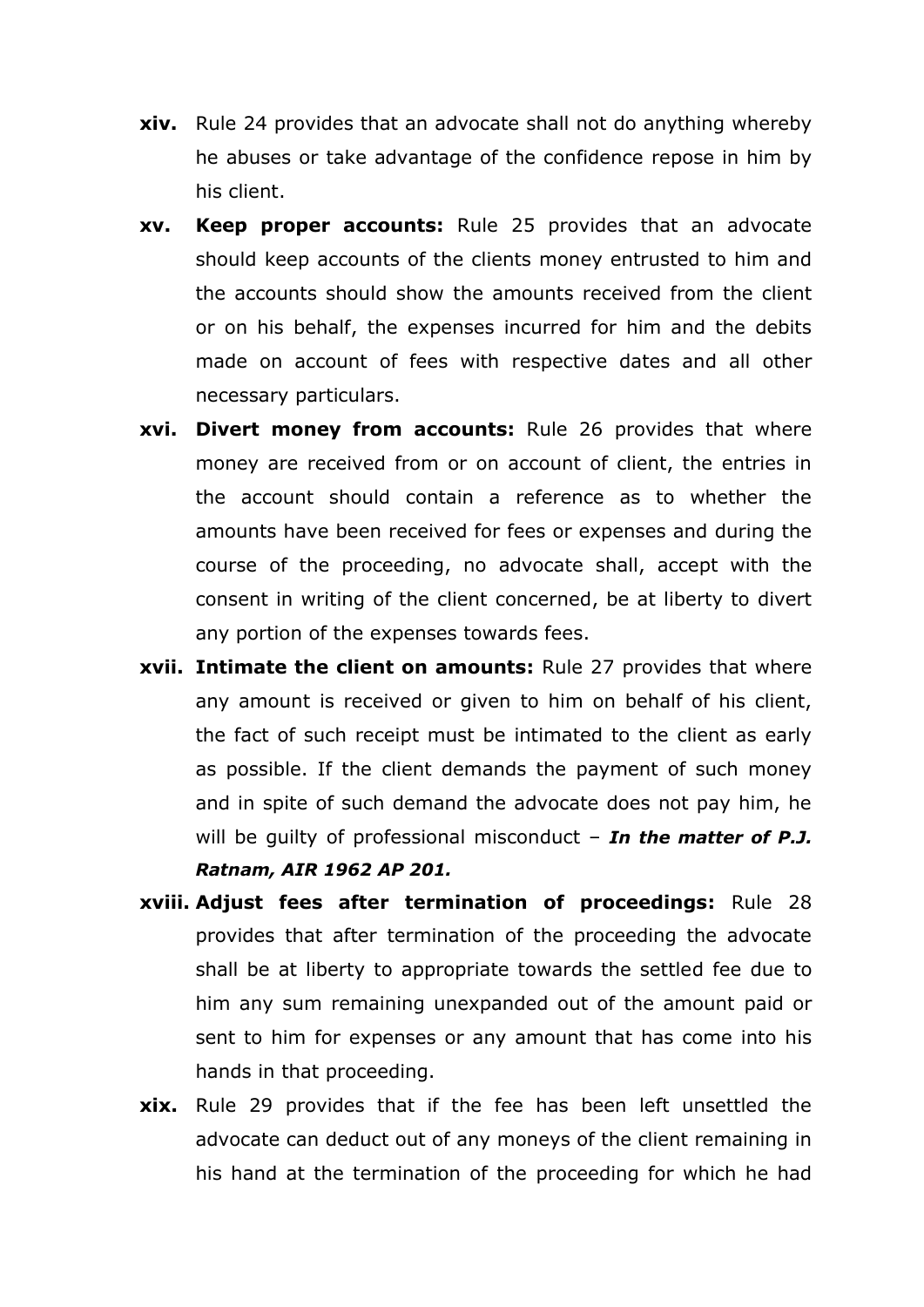been engaged, the fee payable under the rules of the court in force for the time being or by then settled and the balance shall be refunded to the client.

- **xx. Provide copy of accounts:** Rule 30 provides that the copy of clients account shall be furnish to him on demand provided the necessary charges are paid.
- **xxi.** Rule 31 requires an advocate not to enter into arrangements whereby funds in his hands are converted into loans.
- **xxii. Not lend money to his client:** Rule 32 prohibits an advocate to lend money to his client for the purpose of any action or legal proceeding in which he is engaged by such client. It provides that an advocate shall not lend money to his client for the purpose of any action or legal proceeding in which he is engaged by such client.
- **xxiii. Not appear for opposite parties:** Rule 33 provides that an advocate who has, at any time, advice in connection with the institution of the suit appeal or matter has drawn pleading or acted for party, shall not act appear or plead for the opposite party.

In *Chandra Shekhar Soni v. Bar Council of Rajasthan and Ors.*, an advocate who was representing one party in a criminal case switched sides and began representing the opposite party. It was held by the Supreme Court that "…it is not in accordance with professional etiquette for an advocate while retained by one party to accept the brief of the other. It is unprofessional to represent conflicting interests except by express consent given by all concerned after a full disclosure of the facts…. Counsel's paramount duty is to the client, and where he finds that there is conflict of interests, he should refrain from doing anything which would harm any interests of his client. A lawyer when entrusted with a brief is expected to follow the norms of professional ethics and try to protect the interests of his client in relation to whom he occupies a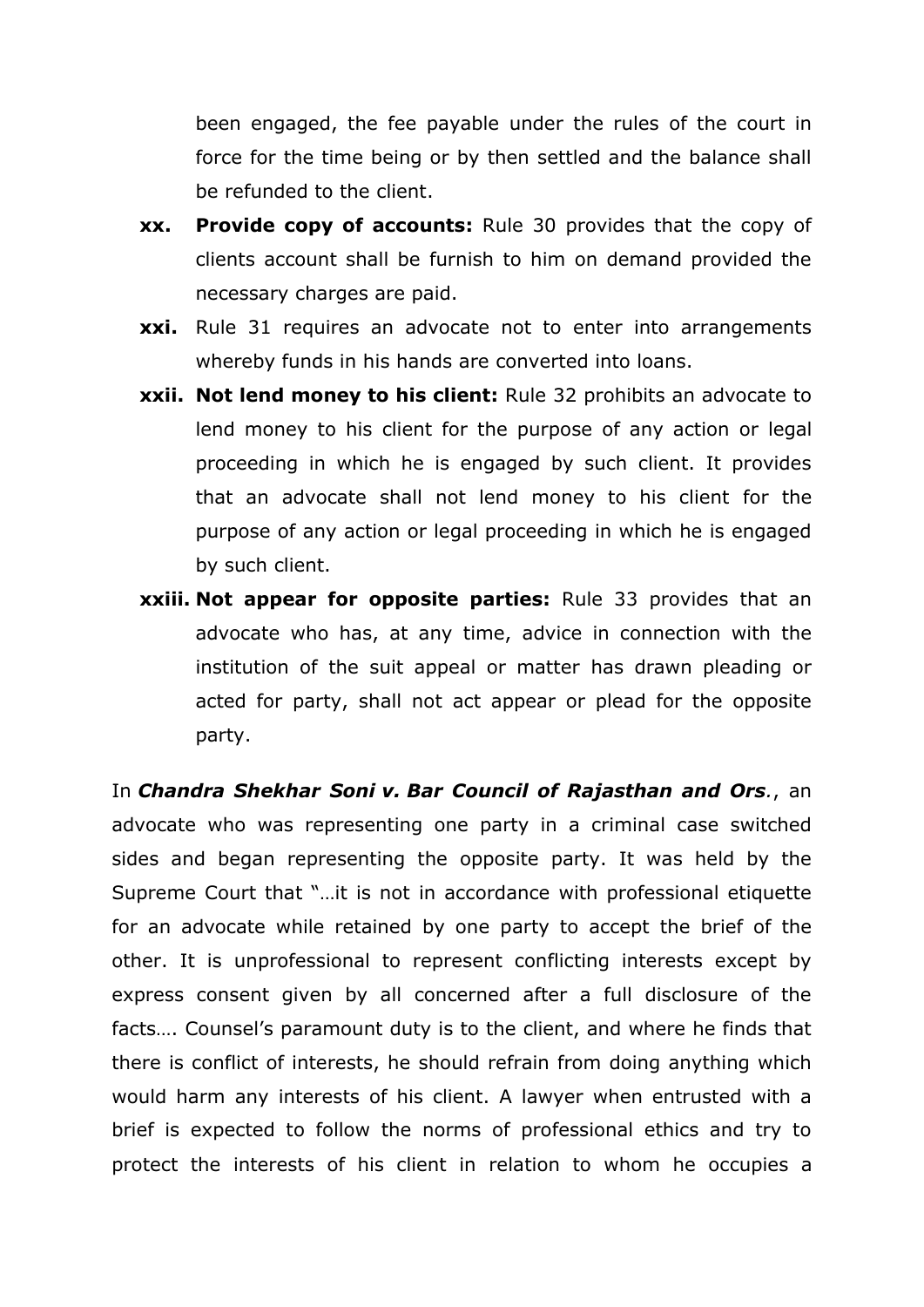position of trust." The Supreme Court upheld his being found guilty of malpractice by the Bar Council of India in disciplinary proceedings, and he was suspended from practise for the period of one year.

The consequences of a conflict of interest situation for the lawyer can be severe and costly. For example, acting with a conflict of interest can result in civil liability for professional malpractice as well as disciplinary action. Some very serious consequences also flow from a proven claim in contract, tort or equity, including:

- $\triangleright$  disqualification from representation of one or more clients;
- $\triangleright$  forfeiture of fees charged; the inability to charge for work in progress and other time invested;
- $\triangleright$  embarrassment, inconvenience and aggravation of defending a malpractice claim or investigation;
- $\triangleright$  lost time spent on defending a malpractice claim or investigation.

Thus, it is clear that lawyers have to be very careful while dealing with potential and current clients, so as to ensure that a conflict of interest situation does not arise. When such a situation does arise, the best plan of action is to request the new client to seek other representation so that the interests of the current client are not adversely affected. However, if a lawyer is already representing two different clients, and a potential conflict of interest situation arises, he may choose to disclose the relevant non-confidential aspects of the potential conflict to both of them and seek their express written consent to his continued representation of them, provided that it is clear that he can represent the interests of one client without adversely affecting the interests of the other. If, however, the two interests are directly conflicting ones, the advocate will have to remove himself from the matter rather than face action for professional negligence or malpractice, the consequences of which have already been outlined above.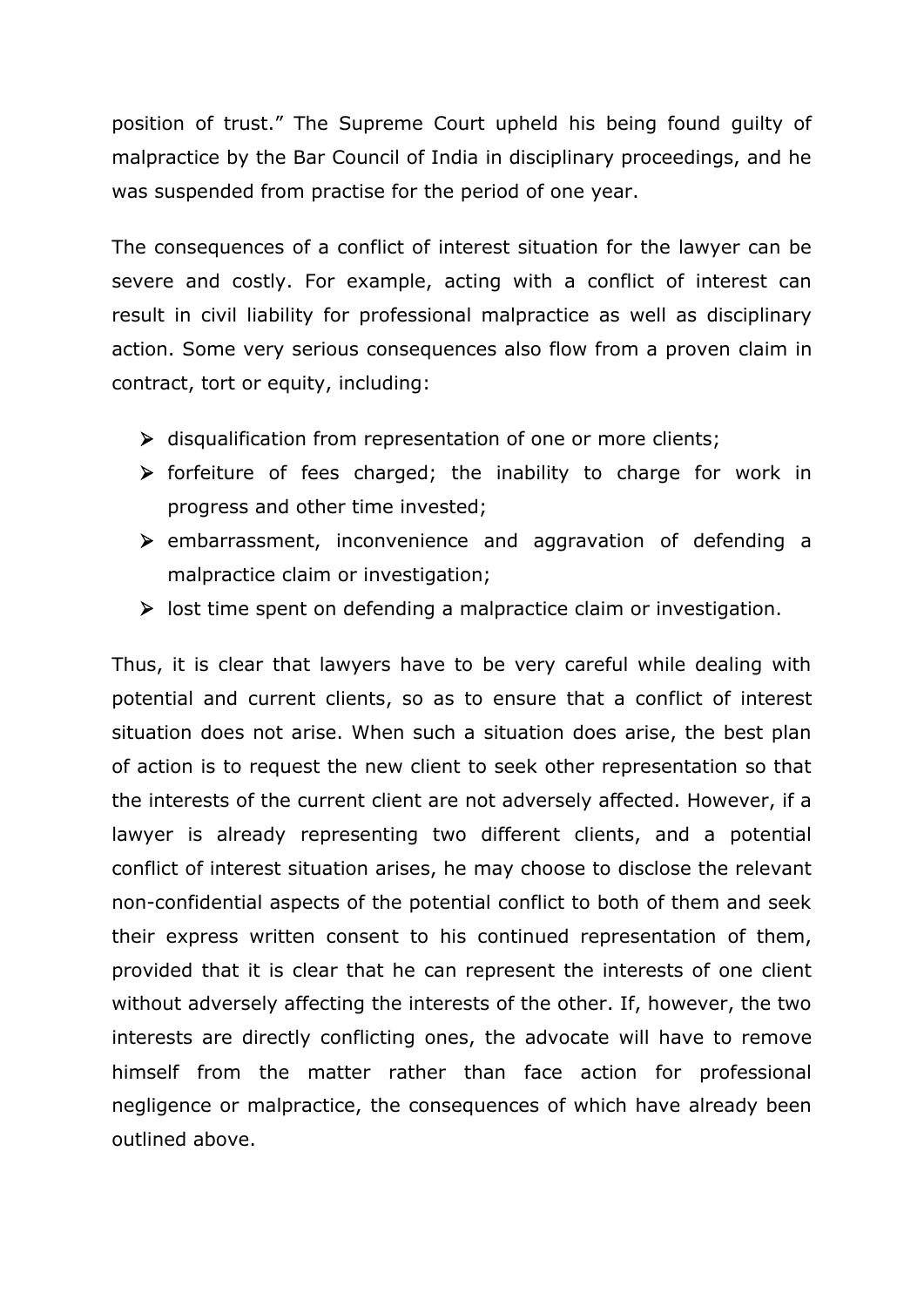In India, the counsel's relation with his client is primarily a matter of contract. The relation is in the nature of agent and principal. The agreement determines to what extent the counsel can bind his clients by his acts and statements; what shall be its remuneration, whether he will have a lien on his client's property, etc. It is evident, however, that as counsel is also conform to the ethical code prescribed for him by law and usage, he cannot be a mere agent or mouthpiece of his clients to carry out his biddings.

#### **The relationship is personal and fiduciary:**

It is a relation of trust and confidence. It is confidential requiring a high degree of fidelity and good faith. In *V.C. Rangadurai V. D. Gopalan, AIR 1979 SC 281,* Justice Sen has observed that the relation between the advocate and his client is purely personal involving a highest personal trust and confidence.

## **Advocate's fee- fixation of fees:**

In an ancient book called Mirror des justices, written by Andrew Horne, laid down that a lawyer in fixing his fees should take four things into consideration:

- i. The value of the cause;
- ii. The pains of the sergeant;
- iii. The worth of pleader on point of skill;
- iv. The usage of the court.

By the present day usages of the Bar, the following elements usually enter into consideration in fixing the amount of fee:

a) The qualifications and standing of advocates who is asked to render professional service. It is evident that service rendered by the person of superior education and rich experience is likely to be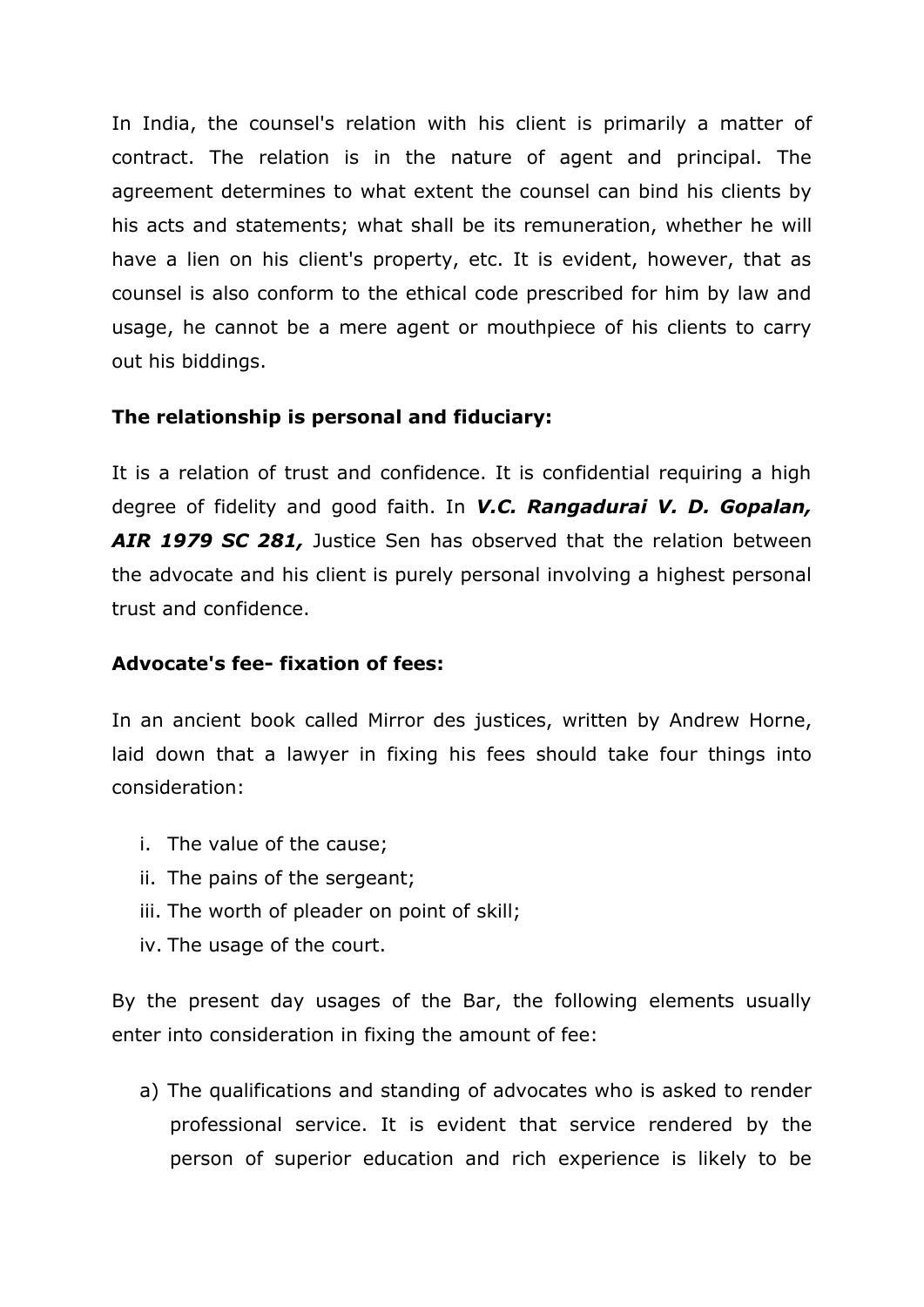more valuable and of better quality than the advice given by a person who is less qualified;

- b) The difficulty in the problem involve in the case. The more intricate the case the greater will be the degree of skill and amount of labour required;
- c) The amount of time required to render professional service;
- d) The amount involved in the suit;
- e) The result expected to be accomplished as a consequence of the lawyer's exertion;
- f) The customary charges of the Bar for such services.

#### **Contingent fee and right of lien:**

The fee depending upon the success of the suit or proceeding is regarded as against the public policy. The agreement for Contingent fee is hit by section 23 of the Indian Contract Act. Rule 9 framed by the Bar council of India expressly provide that an advocate should not act or plead in any matter in which he is himself be pecuniary interested. The agreement for the contingent fee is looked upon with disfavour, and later as inconsistent with the high ideals of the Bar.

In the case of **R.D. Saxena V. Balram Prasad Sharma; AIR 2000 SC 2912;** The Supreme Court has held that an advocate cannot claim a lien over a litigation file entrusted to him for his fees. The court has held that no professional can be given the right to withhold the returnable records relating to the work done by him with his clients matter on the strength of any claim for unpaid remuneration. The alternative is the professional concerned can resort to other legal remedies for such unpaid remuneration. The same ruling is given by Apex Court in the matter of, **New India Insurance Company Ltd V. A.K. Saxena; AIR 2004 SC 311.**

**It is permissible for an advocate to sue for his fees:**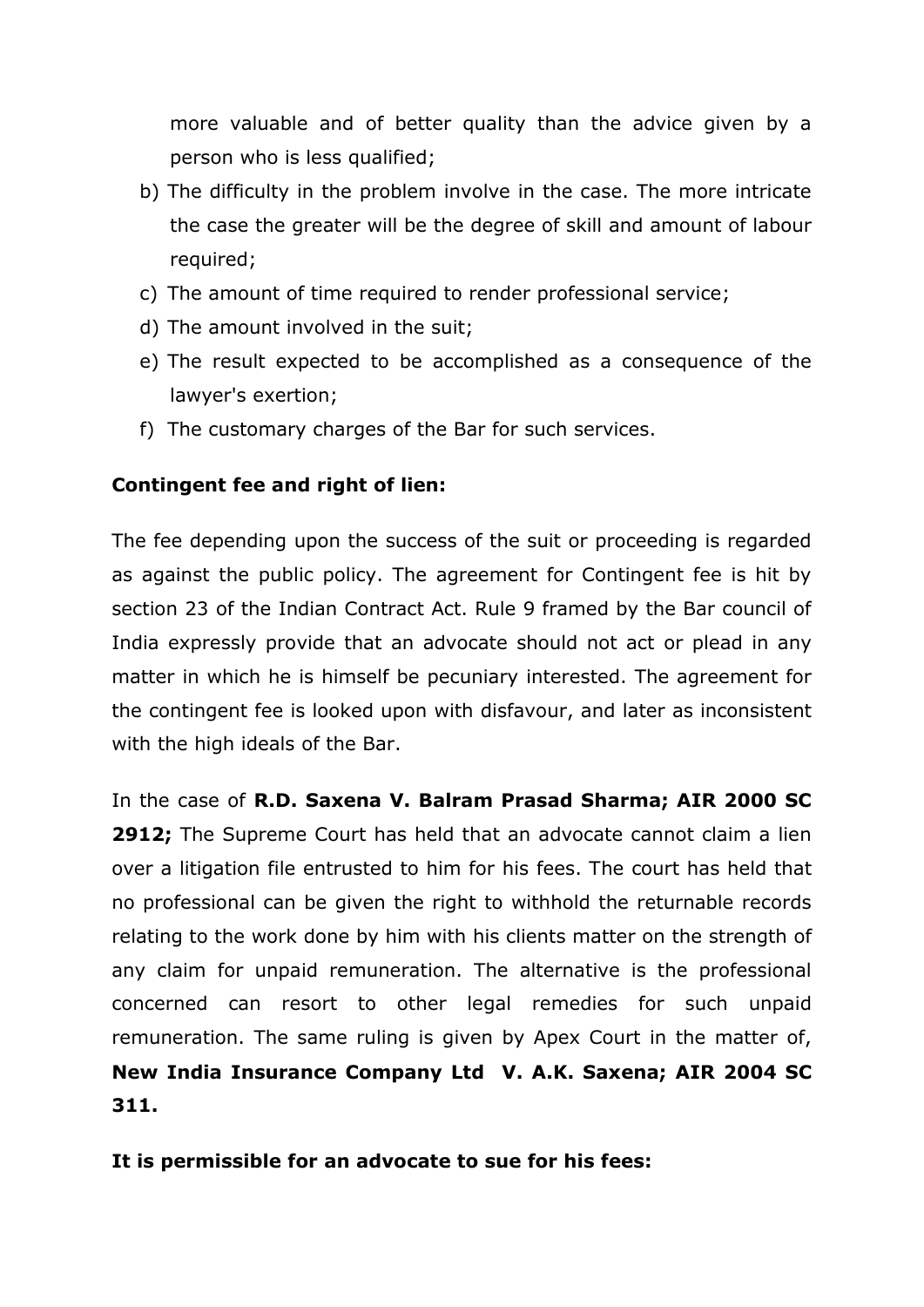In India, law allows it. However, according to general practise of the profession, it is dignified that the counsel should sue for his fee. The rule exists to maintain prestige of the profession and the public confidence in the Bar. His fee should therefore, be both fixed and paid beforehand.

## **3. Rules on Advocate's Duty to Opponents:**

**i. Not to negotiate directly with opposing party**: An advocate shall not in any way communicate or negotiate or call for settlement upon the subject matter of controversy with any party represented by an advocate except through that advocate representing the parties.

**ii. Carry out legitimate promises made**: An advocate shall do his best to carry out all legitimate promises made to the opposite party even though not reduced to writing or enforceable under the rules of the Court.

#### **4. Rules on Advocate's Duty towards Fellow Advocates:**

**i. Not advertise or solicit work**: An advocate shall not solicit work or advertise in any manner. He shall not promote himself by circulars, advertisements, touts, personal communications, and interviews other than through personal relations, furnishing or inspiring newspaper comments or producing his photographs to be published in connection with cases in which he has been engaged or concerned.

**ii. Sign-board and Name-plate**: An advocate's sign-board or nameplate should be of a reasonable size. The sign-board or name-plate or stationery should not indicate that he is or has been President or Member of a Bar Council or of any Association or that he has been associated with any person or organisation or with any particular cause or matter or that he specialises in any particular type of work or that he has been a Judge or an Advocate General.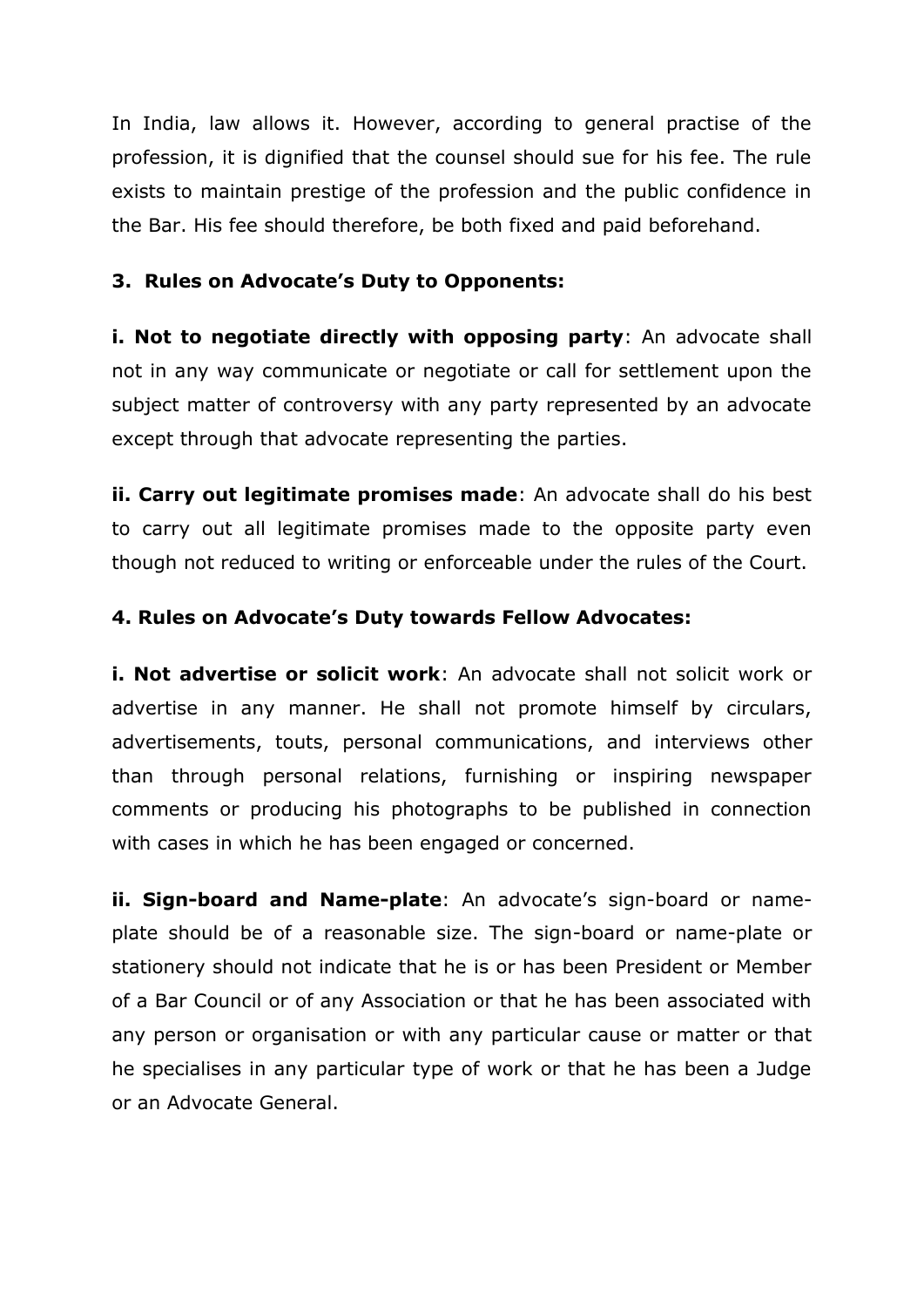**iii. Not promote unauthorized practice of law:** An advocate shall not permit his professional services or his name to be used for promoting or starting any unauthorised practice of law.

**iv.** An advocate shall not accept a fee less than the fee, which can be taxed under rules when the client is able to pay more.

**v. Consent of fellow advocate to appear**: An advocate should not appear in any matter where another advocate has filed a vakalt nama or memo for the same party. However, the advocate can take the consent of the other advocate for appearing.

In case, an advocate is not able to present the consent of the advocate who has filed the matter for the same party, then he should apply to the court for appearance. He shall in such application mention the reason as to why he could not obtain such consent. He shall appear only after obtaining the permission of the Court.

# **Other Duties:**

- **(a)** Rule 40 requires every advocate on the rolls of the State Bar Council to pay a certain sum to the state bar council.
- **(b)** Rule 41 provides that all the sums so collected by the state bar council shall be credited in a separate fund to be known as "Bar Council of India Advocates welfare fund for the State" and shall be deposited in the bank as provided there under.

**(b) (i)** According to rule 41(2) the Bar Council of India Advocates Welfare fund Committee for the State shall remit 20% of the total amount collected and credited to its account, to the bar council of India by the end of every month which shall be credited by the Bar council of India and the Bar council of India shall deposit the said amount in a separate fund to be known as "Bar Council of India Advocates Welfare fund."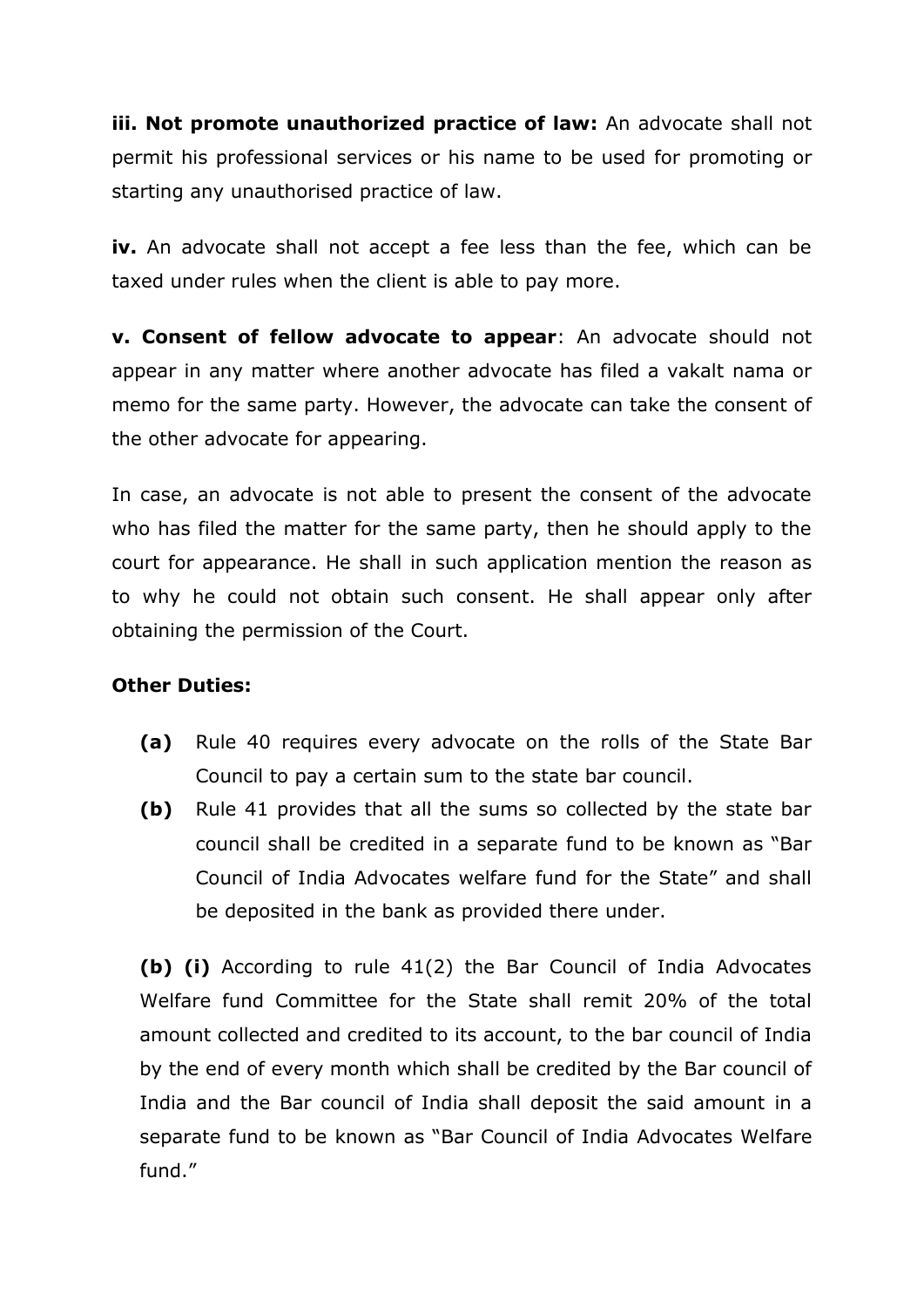**(b) (ii)** According to rule 41(3) the rest 80% of the total sum so collected by the Bar Council of India Advocate Welfare Fund Committee for the state shall be utilized for the welfare of the advocates in respect of welfare schemes sponsored by the respective State Bar Council.

**(c)** Rule 42 deals with the consequences of non payment of the said amount by the advocate. It provides that if an advocate fails to pay the aforesaid sum within the prescribed time, the secretary of the State Bar Council shall issue to him a notice to show cause within a month why his right to practice be not suspended. In case the advocate pays the amount together with late fee within the period specified in notice, the proceeding shall be dropped. If the advocate does not pay the amount or fails to show sufficient cause, a committee of three members constituted by the state bar council in this behalf may pass an order suspending the right of the advocate to practice.

**(d)** Rule 43 provides that an advocate who has been convicted of an offence mentioned under section 24-A of the Advocates Act or has been declared insolvent or has taken full time service or part time service or engages in business or any avocation inconsistent with his practicing as an advocate or has incurred any disqualification mentioned in the Advocates Act or the rules made there under, shall send a declaration to the effect to the respective state bar council in which the advocate is enrolled, within 90 days from the date of such disqualification.

**(e)** Rule 44 provides, an appeal shall lie to the bar council of India at the instance of an aggrieved advocate within a period of 30 days from the date of the order passed under rule 42 and 43.

**(e)(i)** Rule 44-A provides that there shall be a Bar council of India Advocates Welfare Committee consisting of five members elected from amongst the members of the council. The term of the members of the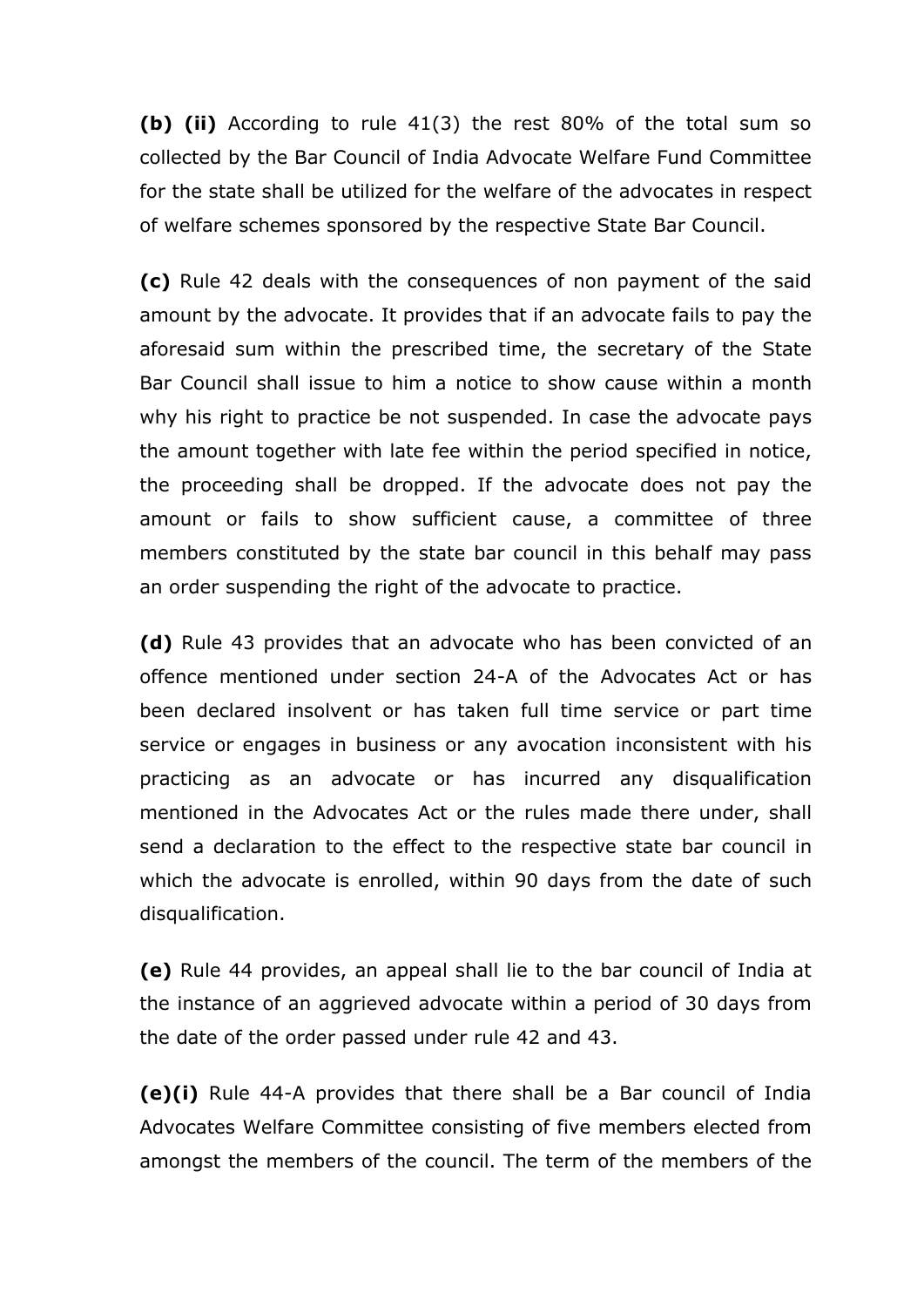committee shall be co-extensive with their term in the Bar Council of India. Rule 44-b makes it clear that the Bar Council of India shall utilise the funds received under rule 41(2), stated above, in accordance with the scheme which may be framed from time to time.

## **5. Rules on Advocate's Duty in Imparting Training:**

Rule 45 framed by the Bar Council of India makes it clear that it is improper for an advocate to demand or accept fees or any premium from any person as a consideration for imparting training in law under the rules prescribed by the State Bar Council to enable such person to qualify for enrolment under the Advocates Act, 1961.

# **6. Rules on Advocates Duty to render legal aid:**

The preamble of the Constitution of India assures justice, social, economic and political to all citizens of the country. Articles 14 & 16 of the Constitution of India impose an implicit responsibility on the State to ensure that none is deprived of legal assistance for reasons of economic or other disabilities so that equal justice is provided to all citizens of the country. Further, the principle contained in Article 39-A are fundamental and cast duty on the State to secure that the operation of the legal system promotes justice to all citizens and particularly the poor and the marginalized. However, despite this Constitutional mandate, poor remain deprived of appropriate legal assistance for a long time even after independence.

In this situation advocates have a role to play. Legal profession is monopolistic in character and this monopoly itself inheres certain high traditions, which its members are expected to upkeep and uphold. Law is an Hon'ble profession and an Advocate is an Officer of justice and friend of the Court. He is an integral part for the administration of justice. From the ancient times, the legal obligations of the Advocates to conduct the case of a poor litigant without reward when so required by the Court has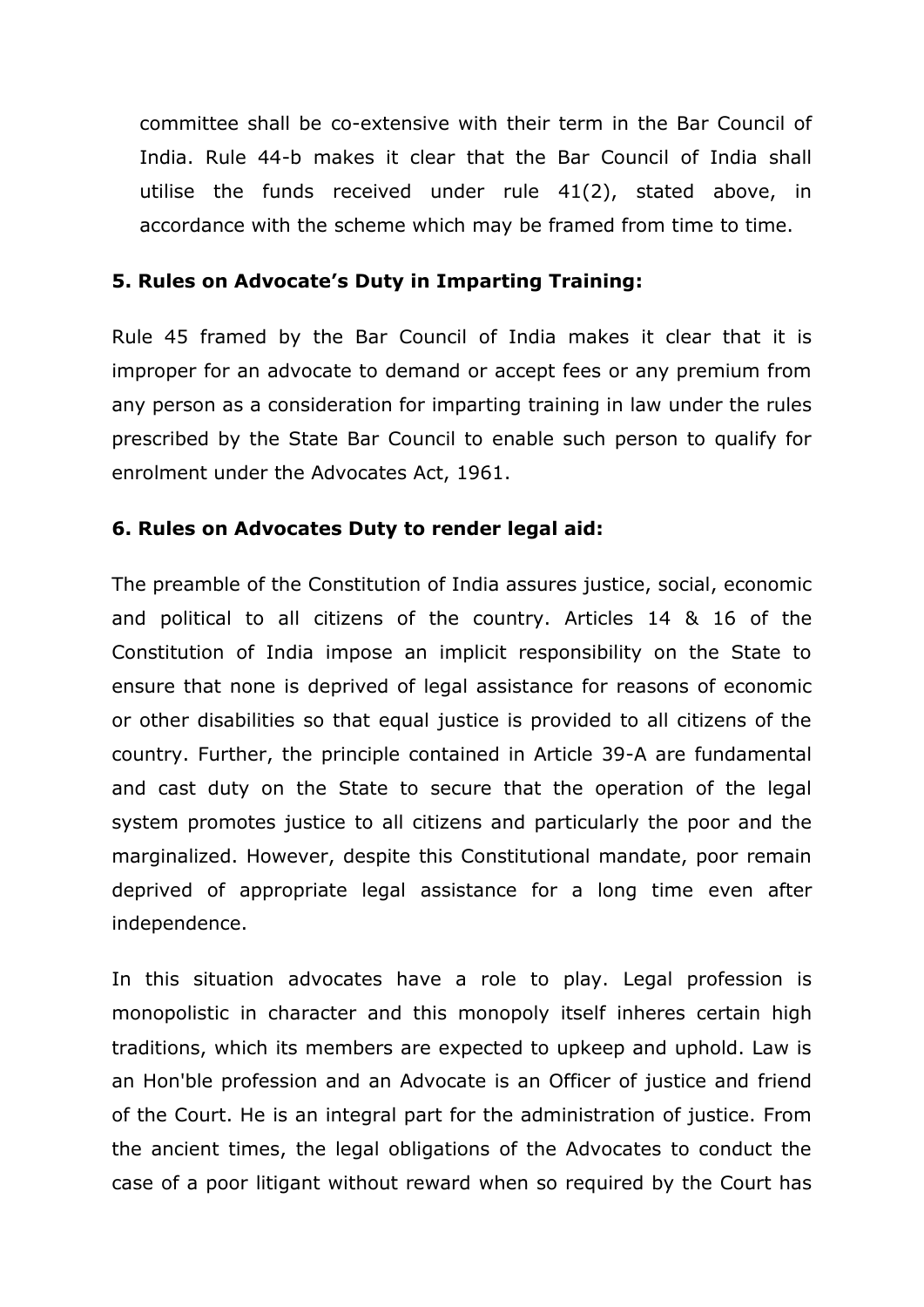been recognized not only in our country, but also in England, US and other Countries. However, in practice, Counsels have been assigned only in criminal cases of serious nature and a few civil cases.

The critical position enjoyed by an Advocate in administration of justice in fact imposes a responsibility upon him to ensure that justice is made available to all. Rule 46 of Bar Council if India Rules in part-VI relating to a standard professional conduct and etiquette reminds Advocates of the obligation they owe to the society. The Rule reads as under:

"Every Advocate shall in the practice of the profession of law bear in mind that any one genuinely in need of a lawyer is entitled to legal assistance even though he cannot pay for it fully or adequately and that within the limits of an Advocate's economic condition, free legal assistance to the indigent and oppressed is one of the highest obligations an Advocate owes to society."

Thus, to ensure justice to poor and marginalized sections of the society, an Advocate is required to provide them legal assistance even when they are not in position either to pay him at all or adequately pay him for his services. In fact the least duty expected of an Advocate is to play his role sincerely in implementing the various legal aid schemes available under the Legal Services Authorities Act, 1987 - be it legal aid to poor and other marginalized sections of the society or promotion of legal literacy or facilitating resolution of disputes through Lok Adalat's. The role of the Advocates in implementation of these schemes becomes pivotal due to the fact that legal profession being monopolistic, the various schemes of legal aid under the Act can only be put into operation through Advocates.

#### **7. Rules on Advocate's Restriction on other employment:**

**i.** Rule 47 provides that an advocate shall not personally engage in any business but he may be a sleeping partner in a firm doing business provided that in the opinion of the appropriate state bar council the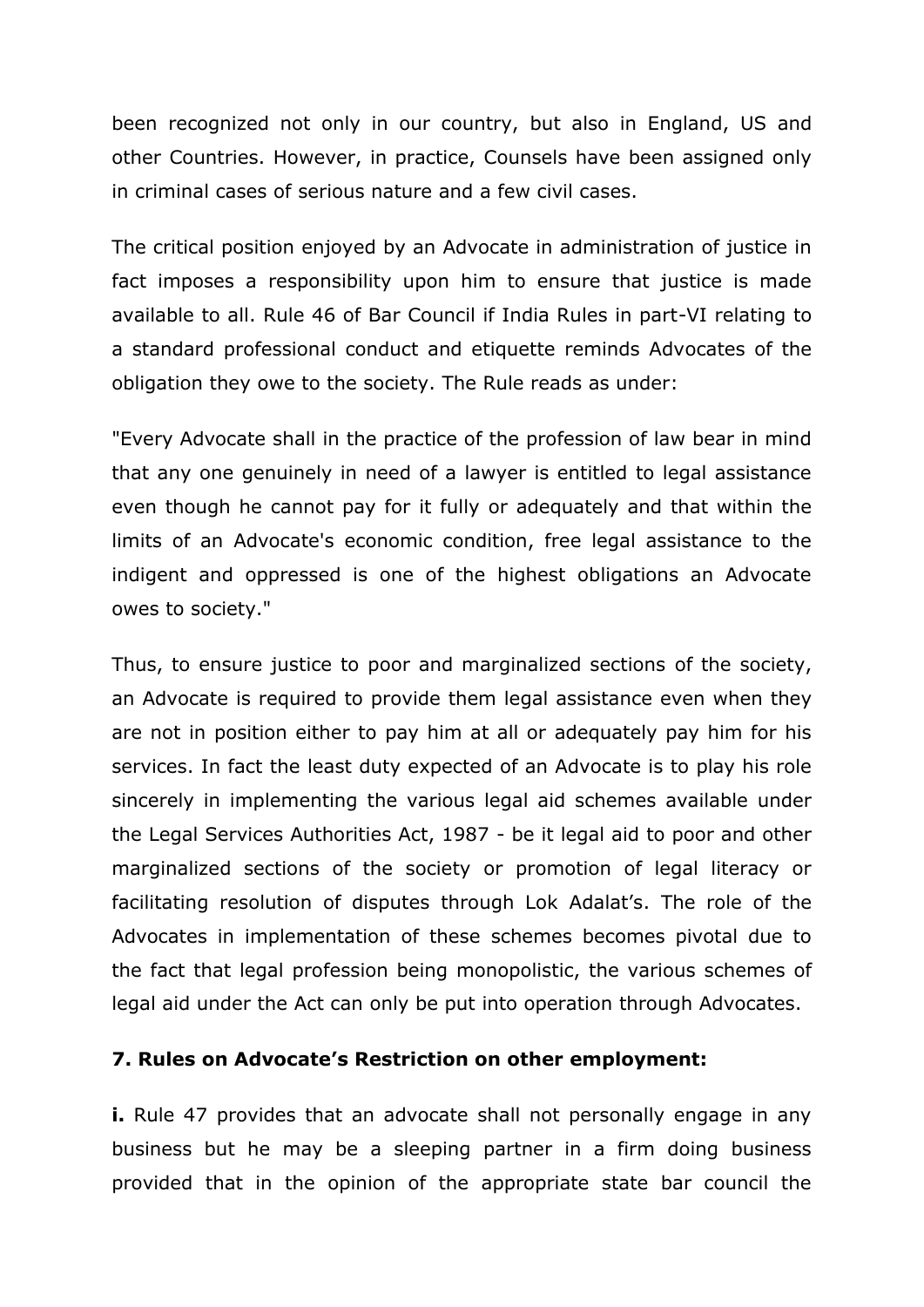nature of the business is not inconsistent with the dignity of the profession.

**ii.** Rule 48 makes it clear that an advocate may be director or chairman of the board of directors of a company with or without any ordinary sitting fees, provided none of his duties are of executive character. An advocate shall not be a managing director or a secretary of any company.

**iii**. Rule 49 provides that an advocate shall not be a full time salaried employee of any person, government, firm, corporation or concern, so long as he continues to practice and shall taking up any such employment intimate the fact to the bar council on whose roll his name appears and shall thereupon cease to practice as an advocate so long as he continues in such employment.

**iv.** Rule 50 provides that an advocate who has inherited or succeeded by survivorship, to a family business may continue it, but may not personally participate in the management thereof.

**v**. Rule 51 an advocate may review parliamentary bills for a remuneration, edit legal text books at a salary, coach pupils for legal examination, set and examine question papers and subject to the rules against advertising and full time employment, engage in broadcasting, journalism, lecturing and teaching subject both legal and non legal.

**vi.** Rule 52 makes it clear that nothing in these rules shall prevent an advocate from accepting after obtaining the consent of the state bar council, part-time employment provided that in the opinion of the state bar council, the nature of the employment does not conflict with his professional work and is not inconsistent with the dignity of the profession.

#### **Advantages of Having Codified Professional Ethics:**